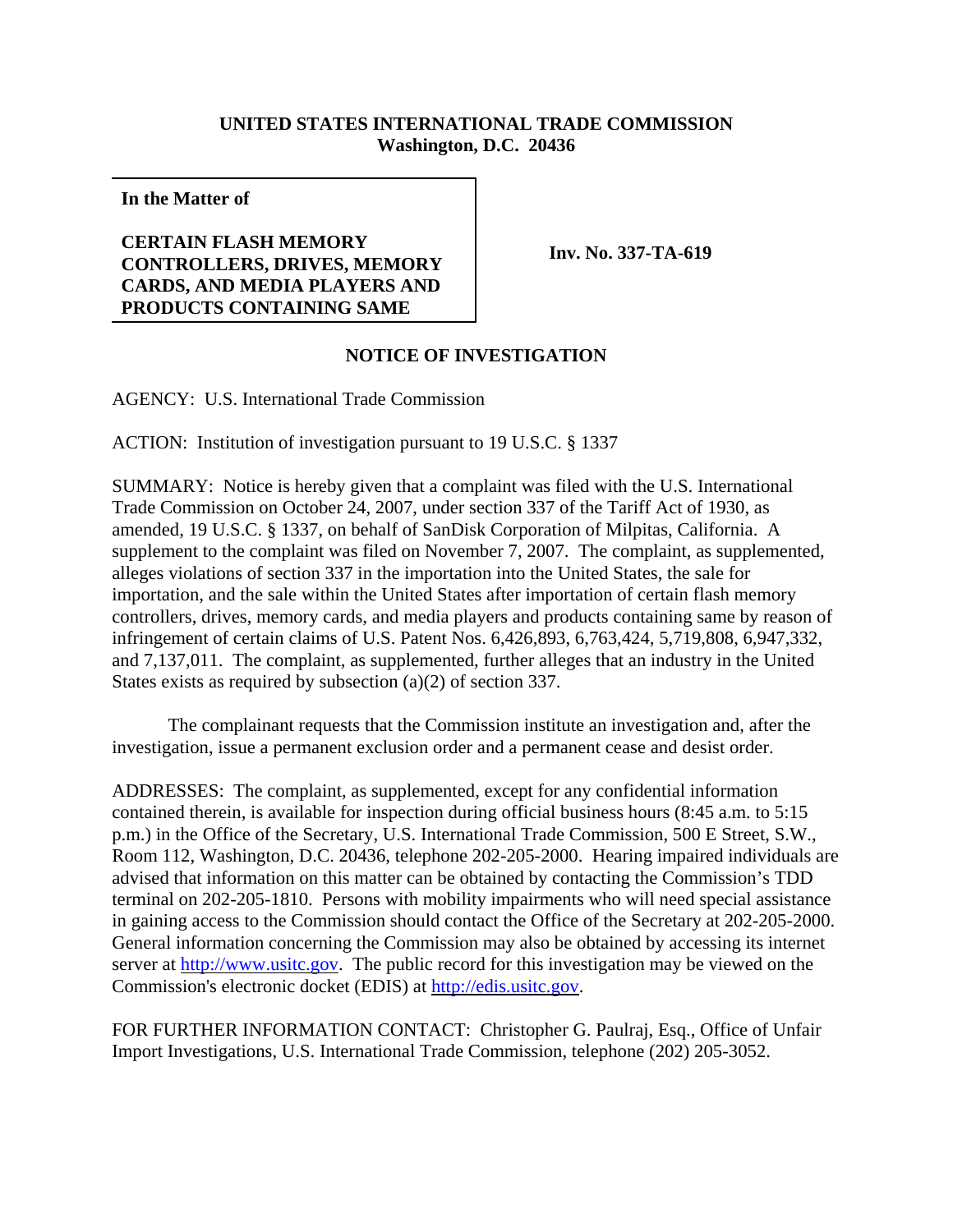AUTHORITY: The authority for institution of this investigation is contained in section 337 of the Tariff Act of 1930, as amended, and in section 210.10 of the Commission's Rules of Practice and Procedure, 19 C.F.R. § 210.10 (2007).

SCOPE OF INVESTIGATION: Having considered the complaint, the U.S. International Trade Commission, on December 4, 2007, ORDERED THAT –

(1) Pursuant to subsection (b) of section 337 of the Tariff Act of 1930, as amended, an investigation be instituted to determine whether there is a violation of subsection  $(a)(1)(B)$  of section 337 in the importation into the United States, the sale for importation, or the sale within the United States after importation of certain flash memory controllers, drives, memory cards, and media players and products containing same by reason of infringement of one or more of claims 12-14, 17, 25, 27, 30, 36, 37, 39, 41, and 58 of U.S. Patent No. 6,426,893; claims 17, 18, 24, and 30 of U.S. Patent No. 6,763,424; claims 11, 14-17, 20, and 21 of U.S. Patent No. 5,719,808; claims 5 and 10 of U.S. Patent No. 6,947,332; and claim 8 of U.S. Patent No. 7,137,011, and whether an industry in the United States exists as required by subsection (a)(2) of section 337;

(2) For the purpose of the investigation so instituted, the following are hereby named as parties upon which this notice of investigation shall be served:

(a) The complainant is  $-$ 

SanDisk Corporation 601 McCarthy Boulevard Milpitas, California 95035

(b) The respondents are the following entities alleged to be in violation of section 337, and are the parties upon which the complaint is to be served:

> Phison Electronics Corporation 2F, No. 669, Sec. 4 Zhongxing Road Zhudong Town, Hsinchu County Taiwan

Silicon Motion Technology Corporation Silicon Motion Inc. No. 8F-1, No. 36, Taiyuan Street Zhubei City, Hsinchu County Taiwan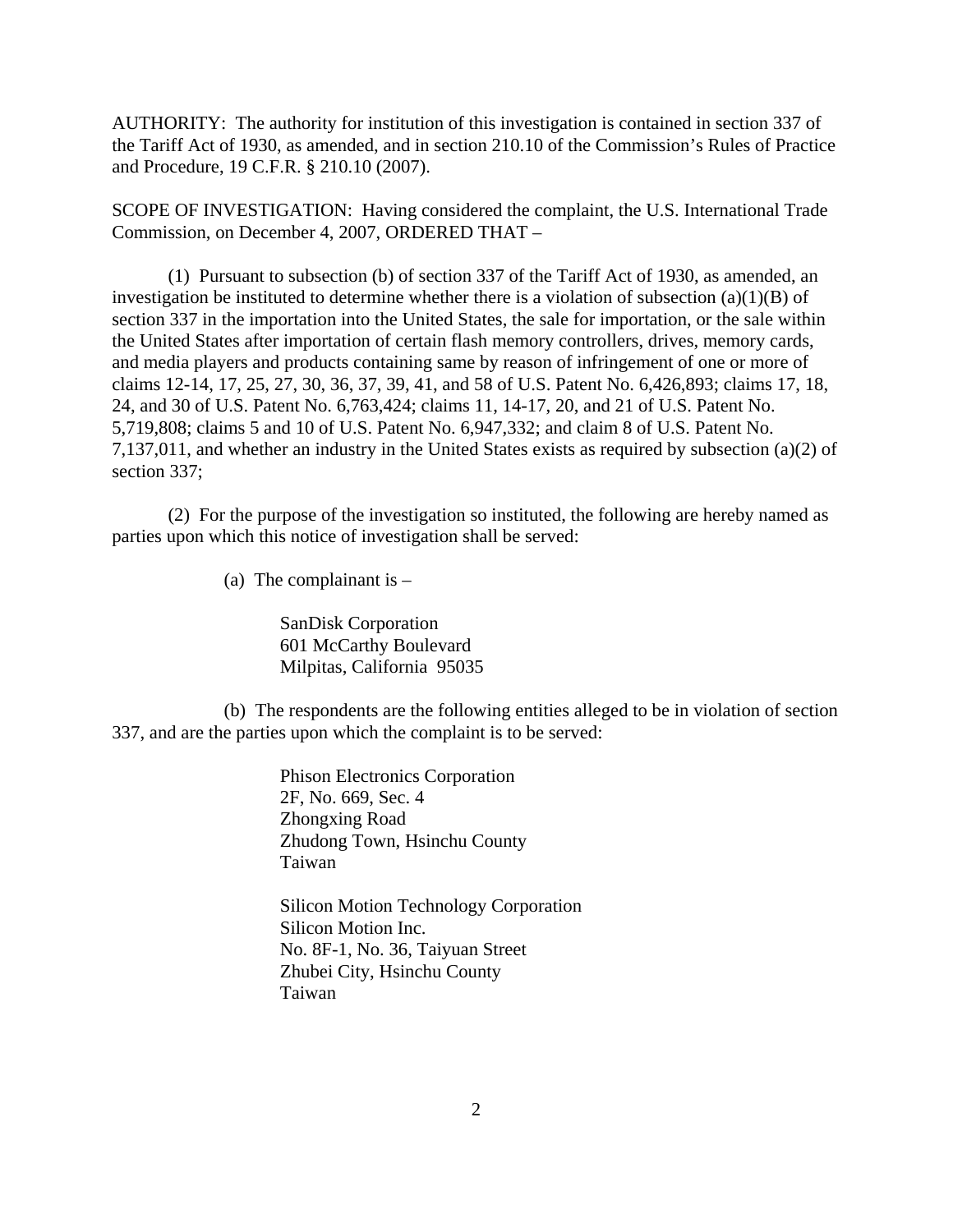Silicon Motion, Inc. Silicon Motion International, Inc. 1591 McCarthy Blvd. Milpitas, California 95035

USBest Technology, Inc. 7F, No. 1, Jinshan 8th Street East District, Hsinchu City Taiwan

Skymedi Corporation 5F, No. 6, Dusing 1st Road Hsinchu Science Park Hsinchu, 300, Taiwan

Chipsbrand Microelectronics (HK) Co., Ltd. 31/F The Landmark Gloucester Road 11 Pedder St. Central District, Hong Kong Island Hong Kong

Chipsbank Technology (Shenzhen) Co., Ltd. Chipsbank Microelectronics Co., Ltd. No. 201-205, 2/F, Bldg. No. 4, Keji Central Road 2 Software Park, South Area High-Tech Industrial Park, Shenzhen, China 518057

Zotek Electronic Co., Ltd. Dba Zodata Technology Limited Rm 2502, 25/F EW International Tower 120 Texaco Road Tsuen Wan, Hong Kong

Infotech Logistic, LLC Dba Supertron Memory c/o USA Corporate Services Inc. 46 State Street, 3rd Floor Albany, New York 12207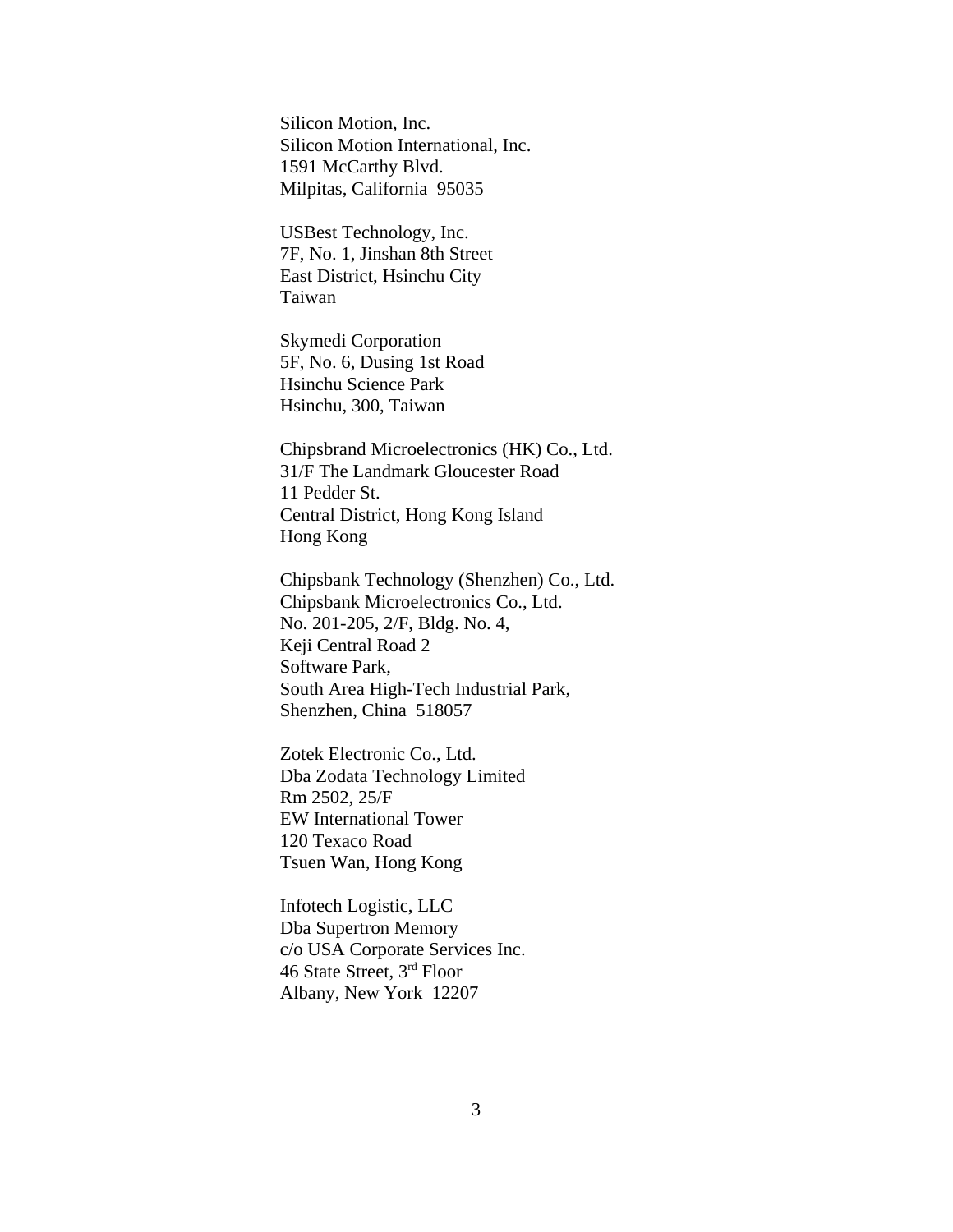Power Quotient International Co., Ltd. 14F, No. 16, Jian  $8<sup>th</sup>$  Road Zhonge City, Taipei County Taiwan

Power Quotient International (HK) Co., Ltd. Flat F. 4/F, Yeung Yiu Chung (No. 8) Industrial Building, 20 Wang Hoi Road, Kowloon Bay, Kowloon, Hong Kong

Syscom Development Co., Ltd. c/o Insigner Corporation Services (BVI) Ltd. Palm Grow Service House PO Box 438 Road Town, Tortola, British Virgin Islands

PQI Corporation 46539 Fremont Blvd. Fremont, California 94538

PNY Technologies, Inc. 299 Webro Road #2 Parsippany, New Jersey 07054-0218

Kingston Technology Company, Inc. Kingston Technology Corporation 17600 Newhope St. Fountain Valley, California 92708

Payton Technology Corporation 17600 Newhope St., Ste. B Fountain Valley, California 92708

MemoSun, Inc. 17600 Newhope St. Fountain Valley, California 92708

Melco Holdings, Inc. 4-11-50, Osu, Naka-Ku 460-0011 Nagoya, Aichi, Japan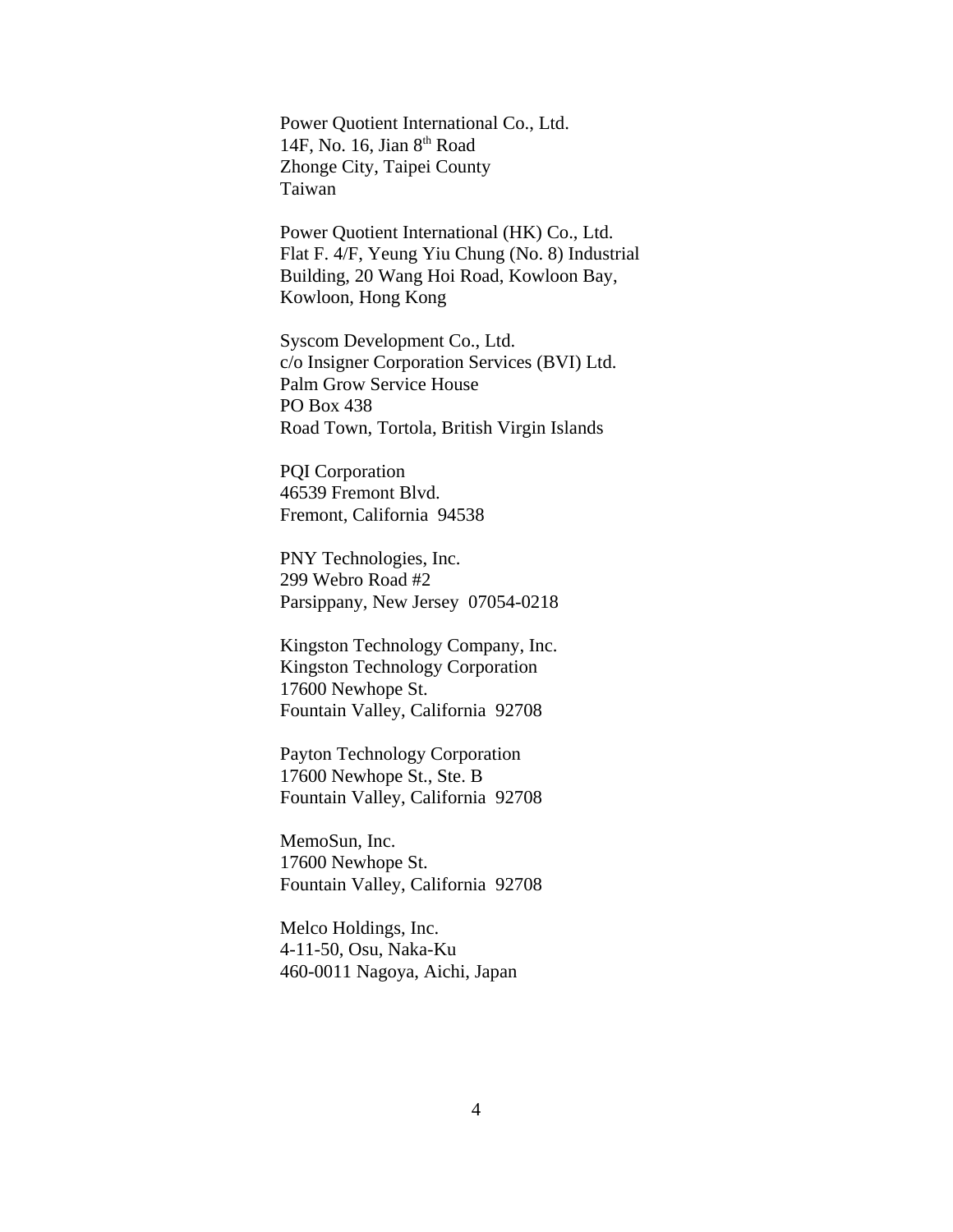Buffalo, Inc. 15, Shibata hondori 4-chome Minami-ku, Nagoya, 457-8520, Japan

Buffalo Technology (USA), Inc. 11100 Metric Blvd., Suite 750 Austin, Texas 78758

Verbatim Corporation 1200 West W.T. Harris Blvd. Charlotte, North Carolina 28262

Transcend Information Inc. No. 70, Xing Zhong Road, Nei Hu Dist. Taipei 11494, Taiwan

Transcend Information Inc. 1645 North Brian St. Orange, California 92867

Transcend Information Maryland, Inc. Suites Q & R 514 Progress Drive Linthicum, Maryland 21090

Imation Corp. Imation Enterprises Corp. 1 Imation Place Oakdale, Minnesota 55128

Memorex Products, Inc. Imation Consumer Division 17777 Center Court Drive, Suite 800 Cerritos, California 90703

Add-On Computer Peripherals, Inc. Add-On Computer Peripherals, LLC Dba Acp-Ep Memory Dba Ep Memory 34 Mauchly, Suite A Irvine, California 92618

Add-On Technology Co.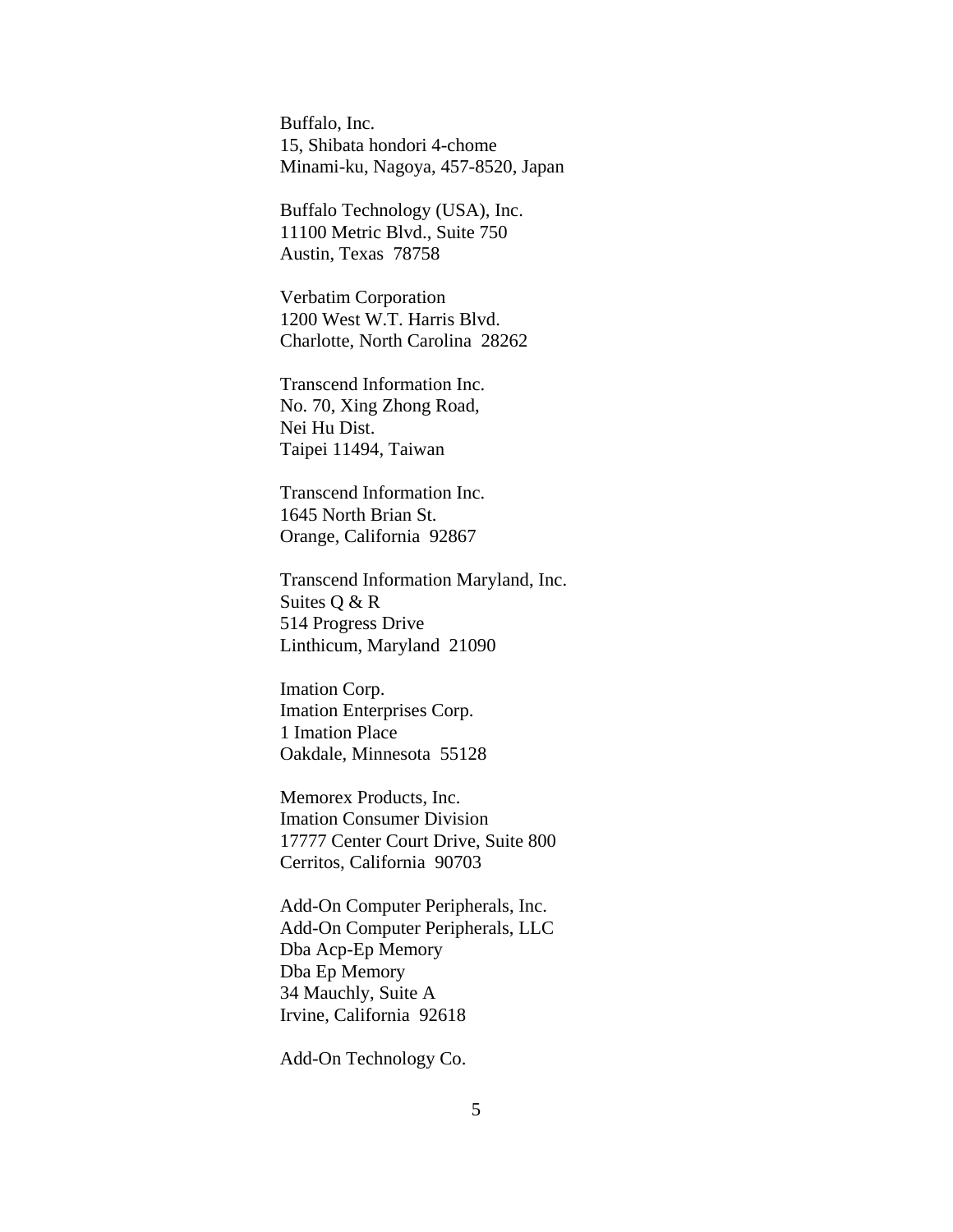1F, No. 11 Lane 206 Da-An, Road Sec. 1 Taipei, Taiwan

A-Data Technology Co., Ltd. 18F, No. 25, Liancheng Road Zhonghe City, Taipei County Taiwan

A-Data Technology (USA) Co., Ltd. 3149 Skyway Court Fremont, California 94539

Acer, Inc. 8F, 88, Sec.1, Xintai 5<sup>th</sup> Road Xizhi City, Taipei County Taiwan

Apacer Technology Inc. 9F, 100, Sec. 1, Xintai 5<sup>th</sup> Road Xizhi City, Taipei County Taiwan

Apacer Memory America, Inc. 380 Fairview Way Milpitas, California 95035

Behavior Tech Computer Corp. 20F-B, No.98, Sec.1, Xintai 5th Road., Xizhi City, Taipei County Taiwan

Emprex Technologies Corp. 20F, 108 Xintai 5th Road., Sec. 1 Xizhi City, Taipei County Taiwan

Behavior Tech Computer (USA) Corp. Dba BTC USA 4180 Business Center Dr. Fremont, California 94538 Corsair Memory, Inc. 46221 Landing Parkway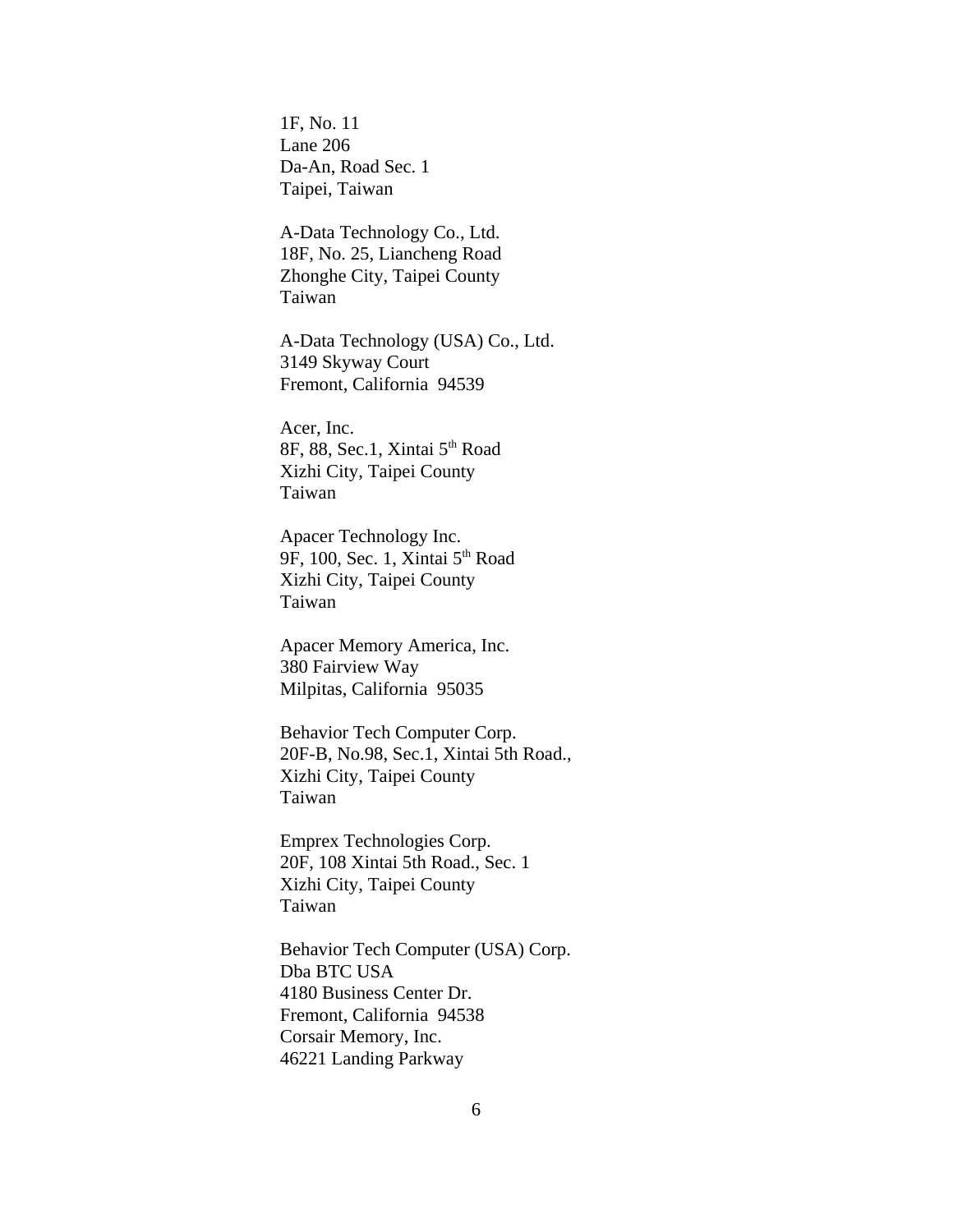Fremont, California 94538

Dane-Elec Memory S.A. 149-165 Avenue Gallieni 93171 Bagnolet, France

Deantusaiocht Dane-Elec TEO Dba Dane-Elec Manufacturing Spiddal Industrial Estate Spiddal, Galway, Ireland

Dane Elec Corp. USA Dba Intervalle Corporation Dba Dane-Elec Manufacturing USA 15770 Laguna Canyon Road, #100 Irvine, California 92618

EDGE Tech Corporation Dba Peripheral Enhancements Corporation 1310 North Hills Center Ada, Oklahoma 74820

Interactive Media Corp. Dba Kanguru Solutions 3 Christina Center 120 Jeffrey Ave Holliston, Massachusetts 01746

Kaser Corporation 46711 Fremont Blvd. Fremont, California 94538

LG Electronics, Inc. LG Twin Towers 20 Yeouido-dong, Yeongdeungpo-gu, Seoul, Seoul 150875 Republic of Korea

LG Electronics U.S.A., Inc. 1000 Sylvan Ave. Englewood Cliffs, New Jersey 07632 TSR Silicon Resources Inc. 16 West  $30<sup>th</sup>$  Street New York, New York 10001